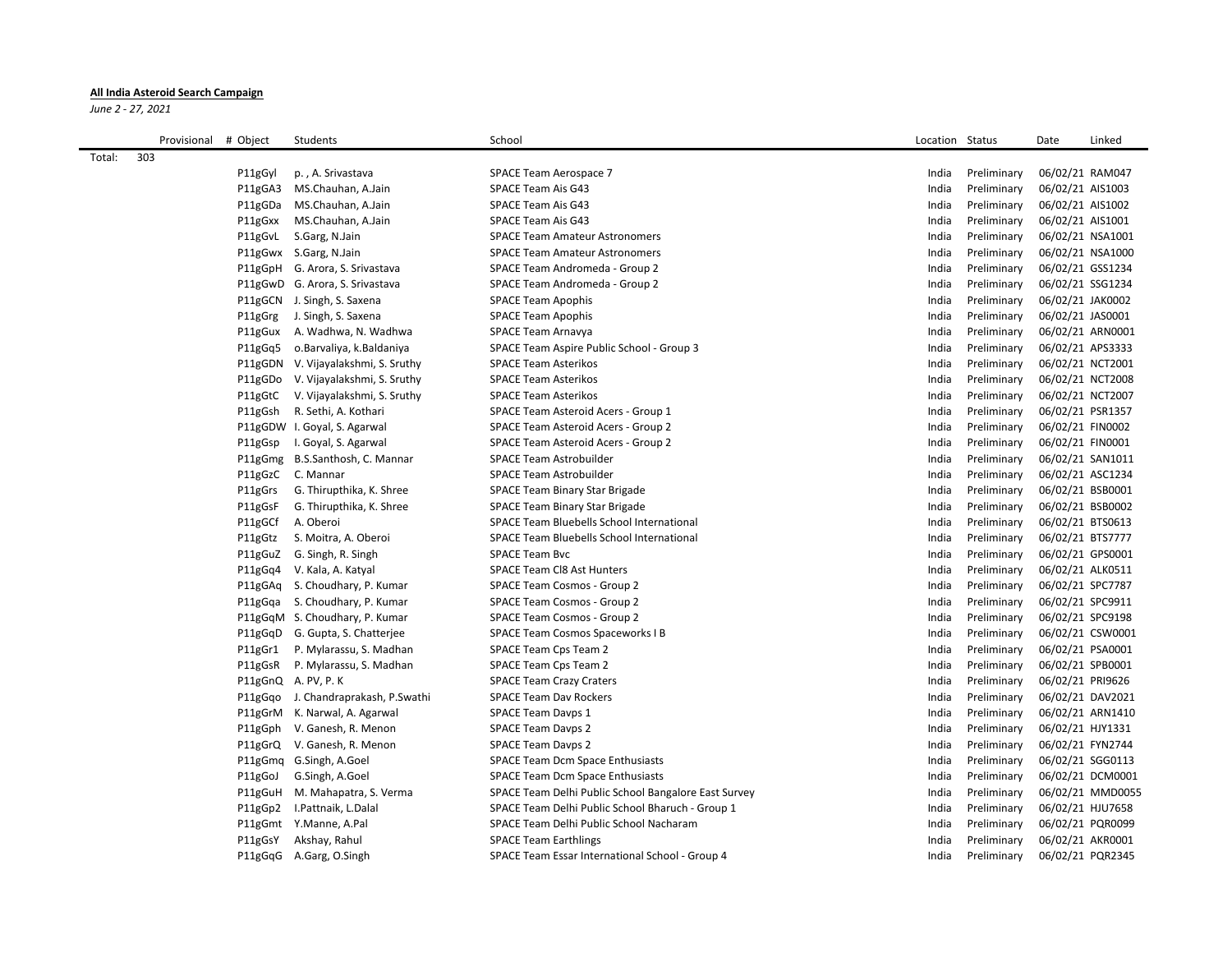| P11gGn6 | A. Monga, D. Chatterjee           | <b>SPACE Team Gazers</b>                                                 | India | Preliminary | 06/02/21 GRZ0003 |
|---------|-----------------------------------|--------------------------------------------------------------------------|-------|-------------|------------------|
| P11gGt5 | A. Monga, D. Chatterjee           | <b>SPACE Team Gazers</b>                                                 | India | Preliminary | 06/02/21 GRZ0002 |
| P11gGpZ | T. Kumar                          | SPACE Team Gd Goenka Bahadurgarh                                         | India | Preliminary | 06/02/21 KP1R234 |
| P11gGpM | Arjav, A. Jain                    | <b>SPACE Team Grahanu</b>                                                | India | Preliminary | 06/02/21 OIH1432 |
| P11gGoX | P. Ghose, B. Jain                 | SPACE Team Guardian Of The Planet Earth                                  | India | Preliminary | 06/02/21 IPI0021 |
| P11gGuJ | P. Ghose, B. Jain                 | SPACE Team Guardian Of The Planet Earth                                  | India | Preliminary | 06/02/21 IPI0006 |
| P11gGom | O. Patel, R. Patel                | SPACE Team Gyan Ganga English Medium School - Group 1                    | India | Preliminary | 06/02/21 ASD6969 |
| P11gGuh | S. Borad, Z. Dudhat               | SPACE Team Hills' High School - Group 1                                  | India | Preliminary | 06/02/21 ZED5678 |
| P11gGnJ | N.Goyal, S. Jain                  | SPACE Team Hills' High School - Group 3                                  | India | Preliminary | 06/02/21 SRJ3536 |
| P11gGmO | R.S.dharshan                      | <b>SPACE Team Hunters From Natesan</b>                                   | India | Preliminary | 06/02/21 SNV2021 |
| P11gGtQ | R.S.dharshan, S.shreya            | <b>SPACE Team Hunters From Natesan</b>                                   | India | Preliminary | 06/02/21 SEN2021 |
| P11gGoL | P.Gurusubramanian, H.Krishna      | SPACE Team lastronomer 13                                                | India | Preliminary | 06/02/21 MPS0001 |
| P11gGqd | A. Thakur, S. Ray                 | <b>SPACE Team lastronomer 4</b>                                          | India | Preliminary | 06/02/21 APS5454 |
| P11gGo2 | T.Ram, A.Datta                    | SPACE Team lastronomer 6                                                 | India | Preliminary | 06/02/21 IAS9123 |
| P11gGr9 | T.Ram, A.Datta                    | SPACE Team lastronomer 6                                                 | India | Preliminary | 06/02/21 IAS9125 |
|         | P11gGmm H.Sachdeva                | <b>SPACE Team lastronomer 7</b>                                          | India | Preliminary | 06/02/21 HAR0001 |
| P11gGpP | B.Himanshu, B.Sova                | SPACE Team India - Group 2                                               | India | Preliminary | 06/02/21 HSB1001 |
| P11gGCs | B.Nallapuneni, B.Chaganty         | <b>SPACE Team Novus</b>                                                  | India | Preliminary | 06/02/21 BC2808  |
| P11gGzp | B.Nallapuneni, B.Chaganty         | <b>SPACE Team Novus</b>                                                  | India | Preliminary | 06/02/21 BAL1234 |
| P11gGm8 | A. VS, A. Antony                  | <b>SPACE Team Orion</b>                                                  | India | Preliminary | 06/02/21 TRX9876 |
| P11gGAK | D. Kumar, A. Kumar                | <b>SPACE Team Orion Geeks</b>                                            | India | Preliminary | 06/02/21 OGP2001 |
| P11gGDT | D. Kumar, A. Kumar                | <b>SPACE Team Orion Geeks</b>                                            | India | Preliminary | 06/02/21 OGP1001 |
| P11gGsn | D. Kumar, A. Kumar                | <b>SPACE Team Orion Geeks</b>                                            | India | Preliminary | 06/02/21 OGP1002 |
| P11gGwr | D. Kumar, A. Kumar                | <b>SPACE Team Orion Geeks</b>                                            | India | Preliminary | 06/02/21 OGP1005 |
| P11gGoH | M. Lokhandwala, J. Mungara        | SPACE Team P.P. Savani Cambridge International School - Group 2          | India | Preliminary | 06/02/21 ABC1234 |
| P11gGnq | P. Patel, S. Shah                 | SPACE Team Reliance Foundation School - Surat (English Medium) - Group 1 | India | Preliminary | 06/02/21 HUP8585 |
| P11gGss | A. Mishra, K. Gupta               | SPACE Team Ryan International School Adajan - Surat - Group 3            | India | Preliminary | 06/02/21 RIS0303 |
| P11gGtw | A. Mishra, K. Gupta               | SPACE Team Ryan International School Adajan - Surat - Group 3            | India | Preliminary | 06/02/21 RIS0305 |
| P11gGwG | A. Mishra, K. Gupta               | SPACE Team Ryan International School Adajan - Surat - Group 3            | India | Preliminary | 06/02/21 RIS0304 |
|         | P11gGwW A. Mishra, K. Gupta       | SPACE Team Ryan International School Adajan - Surat - Group 3            | India | Preliminary | 06/02/21 RIS0302 |
| P11gGDy | P.Arora, U.Khakhalary             | <b>SPACE Team Sagittarius A</b>                                          | India | Preliminary | 06/02/21 SAG0008 |
| P11gGvu | P.Arora, U.Khakhalary             | <b>SPACE Team Sagittarius A</b>                                          | India | Preliminary | 06/02/21 SAG0003 |
| P11gGvm | R. Kondepudi, K. Gopalakrishnan   | <b>SPACE Team Seekers</b>                                                | India | Preliminary | 06/02/21 HIT2001 |
| P11gGq9 | T.Ghosh, S.Sharma                 | SPACE Team Shanti Asiatic School - Surat - Group 2                       | India | Preliminary | 06/02/21 DNS2021 |
| P11gGtH | T.Ghosh, S.Sharma                 | SPACE Team Shanti Asiatic School - Surat - Group 2                       | India | Preliminary | 06/02/21 TRI2008 |
| P11gGpL | V. Joshi, P. Gupta                | SPACE Team Shree Swaminarayan Academy - Group 2                          | India | Preliminary | 06/02/21 PGA1787 |
| P11gGqT | V. Joshi, P. Gupta                | SPACE Team Shree Swaminarayan Academy - Group 2                          | India | Preliminary | 06/02/21 HMG7752 |
| P11gGAM | R. Mohanty, M. Soni               | <b>SPACE Team Space Enthisiasts</b>                                      | India | Preliminary | 06/02/21 PMZ1234 |
| P11gGmv | P. Jagruti, S. Shreya             | SPACE Team Spacewalkers - Group 1                                        | India | Preliminary | 06/02/21 TSW0021 |
| P11gGt3 | P. Aggarwal, V. Sahani            | <b>SPACE Team Sputnik Clusters</b>                                       | India | Preliminary | 06/02/21 VPR4532 |
|         | P11gGmQ D. Sethi, A. Patni        | SPACE Team St Thomas' Dwarka Discoverers                                 | India | Preliminary | 06/02/21 STS0001 |
| P11gGm7 |                                   | SPACE Team St.Mary's School Dwarka                                       | India | Preliminary | 06/02/21 SMS0004 |
|         | P.Srivastava, N.Singh             |                                                                          | India |             | 06/02/21 STP0001 |
| P11gGE0 | V. Shilimkar, A. Jagtap           | <b>SPACE Team Star Trek</b>                                              |       | Preliminary |                  |
| P11gGwt | G. Singh, A. Sharma               | SPACE Team Steampunk Space Dwellers                                      | India | Preliminary | 06/02/21 GSK5692 |
| P11gGwq | K.B. Vijayaraghavan, S. Mahadevan | <b>SPACE Team Stellaria</b>                                              | India | Preliminary | 06/02/21 OBJ0001 |
| P11gGoP | A. Rao, S. Bisht                  | SPACE Team The Cataclysmic Tagoreans                                     | India | Preliminary | 06/02/21 SID2703 |
| P11gGmX | A. Chawla, D. Tiwari              | <b>SPACE Team The Galactic Cadets</b>                                    | India | Preliminary | 06/02/21 TGC0001 |
| P11gGoB | A. Chawla, D. Tiwari              | <b>SPACE Team The Galactic Cadets</b>                                    | India | Preliminary | 06/02/21 TGC0005 |
| P11gGsu | A. Chawla, D. Tiwari              | <b>SPACE Team The Galactic Cadets</b>                                    | India | Preliminary | 06/02/21 TGC0002 |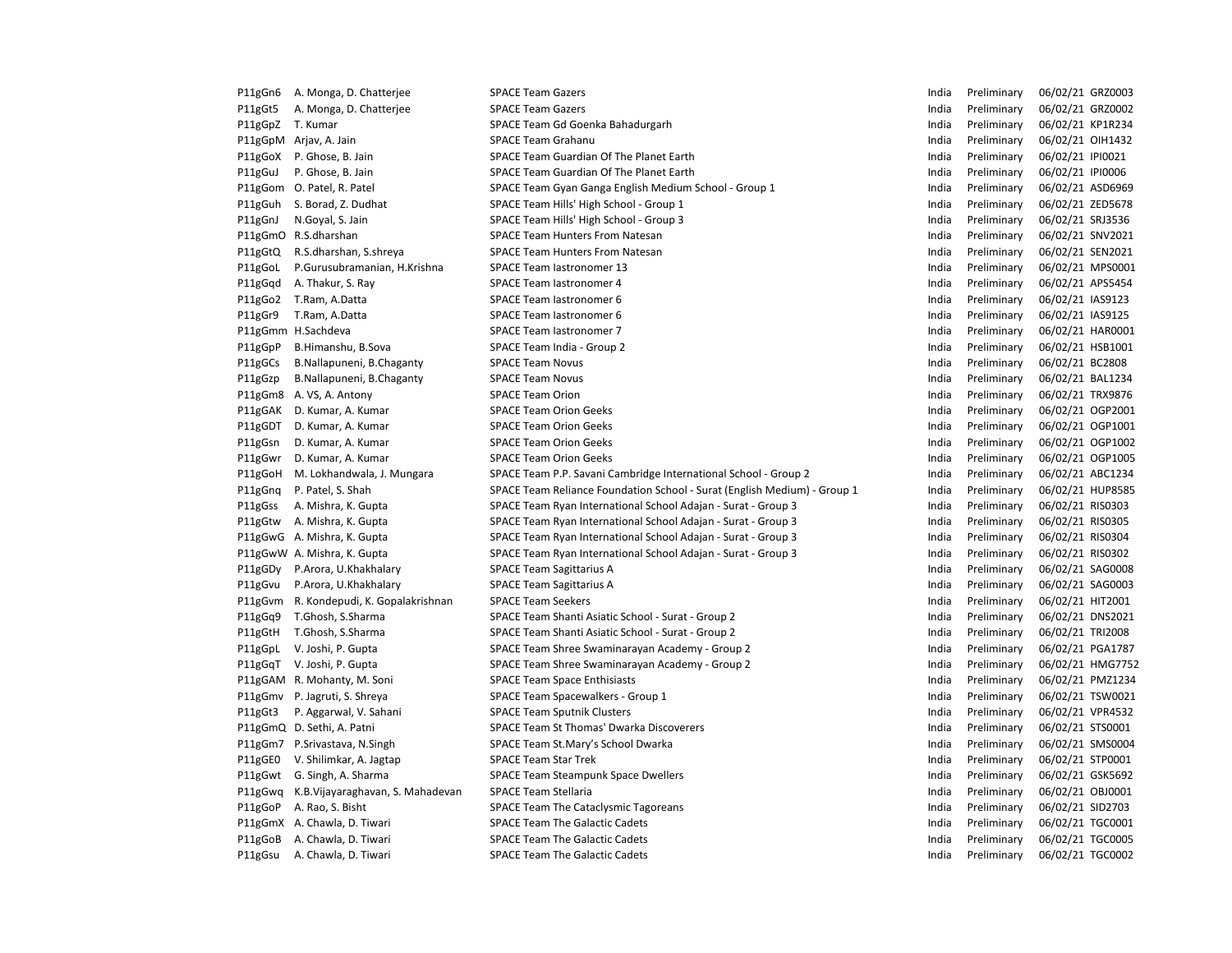| P11gGyi | A. Chawla, D. Tiwari        | <b>SPACE Team The Galactic Cadets</b>                                    | India | Preliminary | 06/02/21 TGC0006                     |
|---------|-----------------------------|--------------------------------------------------------------------------|-------|-------------|--------------------------------------|
| P11gGpQ | D. Mori, K. Rathod          | SPACE Team The Radiant International School - Group 4                    | India | Preliminary | 06/02/21 RCB4567                     |
| P11gGox | I. Agarwal                  | <b>SPACE Team The Stellars</b>                                           | India | Preliminary | 06/02/21 SUR1979                     |
| P11gGAJ | T.Arnav, J.Aadya            | SPACE Team Vishwakarma Empros                                            | India | Preliminary | 06/02/21 AAA1414                     |
| P11gGwV | D. Sarkar, K. Gupta         | <b>SPACE Team Xaviers Team</b>                                           | India | Preliminary | 06/02/21 ASS1073                     |
| P11gJMe | MS.Chauhan, A.Jain          | SPACE Team Ais G43                                                       | India | Preliminary | 06/05/21 AIS1010                     |
| P11gJHh | V. Vijayalakshmi, S. Sruthy | <b>SPACE Team Asterikos</b>                                              | India | Preliminary | 06/05/21 NCT2011                     |
| P11gJMY | G. Narain, S. Hota          | <b>SPACE Team Astromania</b>                                             | India | Preliminary | 06/05/21 DEB2250                     |
| P11gJNW | G. Narain, S. Hota          | <b>SPACE Team Astromania</b>                                             | India | Preliminary | 06/05/21 SIN2712                     |
| P11gJNP | S. Chauhan, A. Rastogi      | <b>SPACE Team Astronautica</b>                                           | India | Preliminary | 06/05/21 POP9009                     |
| P11gJHb | G. Gupta, S. Chatterjee     | <b>SPACE Team Cosmos Spaceworks I B</b>                                  | India | Preliminary | 06/05/21 CSW0002                     |
| P11gJHw | K. Narwal, A. Agarwal       | <b>SPACE Team Davps 1</b>                                                | India | Preliminary | 06/05/21 SEE4444                     |
| P11gJHj | S. Borad, Z. Dudhat         | SPACE Team Hills' High School - Group 1                                  | India | Preliminary | 06/05/21 CDS3697                     |
| P11gJlo | R.Bajaj, K. Manasvini       | SPACE Team lastronomer 10                                                | India | Preliminary | 06/05/21 FBE2506                     |
| P11gJH3 | B.Himanshu, B.Sova          | SPACE Team India - Group 2                                               | India | Preliminary | 06/05/21 HSB1002                     |
|         |                             | SPACE Team Nehru International Public School Noida                       | India | Preliminary | 06/05/21 NIP1000                     |
| P11gJJJ | R. Singh, V. Vats, M. Negi  |                                                                          | India | Preliminary |                                      |
| P11gJH7 | R.Shejini, M.Sheriff        | SPACE Team Physics2021<br>SPACE Team Radhanshu                           | India |             | 06/05/21 MSU0007<br>06/05/21 RHM1203 |
| P11gJJ8 | H. Mittal, R. Raheja        | SPACE Team Radhanshu                                                     |       | Preliminary | 06/05/21 RHM1202                     |
| P11gJNS | H. Mittal, R. Raheja        |                                                                          | India | Preliminary |                                      |
| P11gJlt | P. Patel, S. Shah           | SPACE Team Reliance Foundation School - Surat (English Medium) - Group 1 | India | Preliminary | 06/05/21 PAL2408                     |
| P11gJIY | T. Sharma, D. Kukreja       | SPACE Team Sachdeva Global School                                        | India | Preliminary | 06/05/21 TAN0604                     |
| P11gJJc | P. V, D. M                  | SPACE Team Stargazers - Group 1                                          | India | Preliminary | 06/05/21 PD3093R                     |
| P11gJJn | A. Chawla, D. Tiwari        | <b>SPACE Team The Galactic Cadets</b>                                    | India | Preliminary | 06/05/21 TGC1000                     |
| P11gRcU | M. Mahajan, S. Nanda        | SPACE Team Asteroid Hunters - Group 1                                    | India | Preliminary | 06/08/21 IND004                      |
| P11gRdt | Y. Priya, D. Yashwanth      | <b>SPACE Team Astrofinder</b>                                            | India | Preliminary | 06/08/21 SRI1234                     |
| P11gRcS | P. Gautam, M. Singh         | <b>SPACE Team Cosmic Explorers</b>                                       | India | Preliminary | 06/08/21 PAM1201                     |
| P11gRfH | P. Mylarassu, S. Madhan     | SPACE Team Cps Team 2                                                    | India | Preliminary | 06/08/21 PSG1101                     |
| P11gRfq | M. Mahapatra, S. Verma      | SPACE Team Delhi Public School Bangalore East Survey                     | India | Preliminary | 06/08/21 MMD0058                     |
| P11gRdg | D.Sutaria, S.Gherkar        | SPACE Team MIT Vishwashanti Gurukul - Pune - Group 1                     | India | Preliminary | 06/08/21 ERA2021                     |
| P11gRf7 | N.Singhal, K.Arora          | SPACE Team Mris 51 Gurgaon                                               | India | Preliminary | 06/08/21 UFO9876                     |
| P11gRf9 | A. VS, A. Antony            | <b>SPACE Team Orion</b>                                                  | India | Preliminary | 06/08/21 ABH9999                     |
| P11gRdu | V. Patel, R. Davda          | SPACE Team Reliance Foundation School - Surat (English Medium) - Group 3 | India | Preliminary | 06/08/21 MUM0709                     |
| P11gRcx | Adeeva, S. Nair             | <b>SPACE Team Sa13</b>                                                   | India | Preliminary | 06/08/21 SHA0008                     |
| P11gRcv | V. Joshi, P. Gupta          | SPACE Team Shree Swaminarayan Academy - Group 2                          | India | Preliminary | 06/08/21 SAG6731                     |
| P11gRe6 | A. Chawla, D. Tiwari        | <b>SPACE Team The Galactic Cadets</b>                                    | India | Preliminary | 06/08/21 TGC3602                     |
| P11gRdA | S. James, M. Saravanan      | <b>SPACE Team The Orb Seekers</b>                                        | India | Preliminary | 06/08/21 SAM0001                     |
| P11gUyk | Y. Priya, D. Yashwanth      | <b>SPACE Team Astrofinder</b>                                            | India | Preliminary | 06/10/21 SUB1234                     |
| P11gUyn | M. Malik, D. Agrawal        | <b>SPACE Team Astromads</b>                                              | India | Preliminary | 06/10/21 AMD0001                     |
| P11gUxd | A. Oberoi                   | SPACE Team Bluebells School International                                | India | Preliminary | 06/10/21 ANU1506                     |
| P11gUzD | S. Choudhary, P. Kumar      | SPACE Team Cosmos - Group 2                                              | India | Preliminary | 06/10/21 COS0097                     |
| P11gUyR | A. PV, P. K                 | <b>SPACE Team Crazy Craters</b>                                          | India | Preliminary | 06/10/21 SRE1997                     |
| P11gUxE | V. Kushwaha, A. Anubhav     | <b>SPACE Team Deuxstem</b>                                               | India | Preliminary | 06/10/21 DXS0002                     |
| P11gUyw | A. Saxena, A. Saxena        | <b>SPACE Team Galaxy Invaders</b>                                        | India | Preliminary | 06/10/21 ISO2021                     |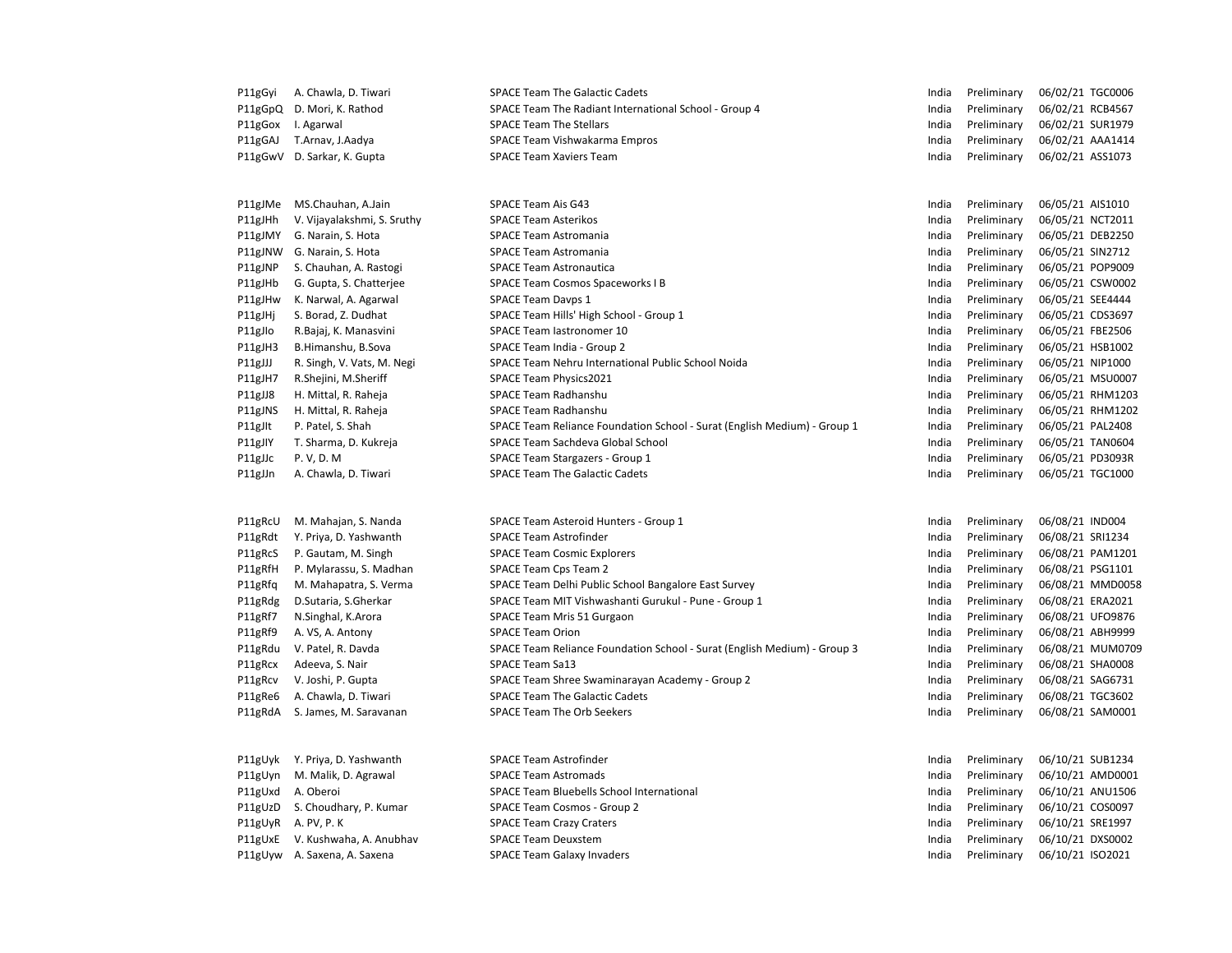| P11gUzq | M. Rao, T. Kumar            | SPACE Team lastronomer 1                                                 | India | Preliminary | 06/10/21 MEG0005 |
|---------|-----------------------------|--------------------------------------------------------------------------|-------|-------------|------------------|
| P11gUAn | A. Mishra, K. Gupta         | SPACE Team Ryan International School Adajan - Surat - Group 3            | India | Preliminary | 06/10/21 RIS0316 |
| P11gUzJ | P. Aggarwal, V. Sahani      | <b>SPACE Team Sputnik Clusters</b>                                       | India | Preliminary | 06/10/21 RPJ4986 |
| P11gXTg | G. Arora, S. Srivastava     | SPACE Team Andromeda - Group 2                                           | India | Preliminary | 06/11/21 SGS1117 |
| P11gY8d | A. Wadhwa, N. Wadhwa        | SPACE Team Arnavya                                                       | India | Preliminary | 06/11/21 ARN2003 |
| P11gXTL | M. George, A. Vadhyar       | <b>SPACE Team Astro-Am</b>                                               | India | Preliminary | 06/11/21 AAM7502 |
| P11gY8l | M. George, A. Vadhyar       | <b>SPACE Team Astro-Am</b>                                               | India | Preliminary | 06/11/21 AAM7512 |
| P11gY8F | B.S.Santhosh, C. Mannar     | <b>SPACE Team Astrobuilder</b>                                           | India | Preliminary | 06/11/21 RRF1234 |
| P11gXTN | S. Hota, G. Narain          | <b>SPACE Team Astromania</b>                                             | India | Preliminary | 06/11/21 MIN4256 |
| P11gY8i | S. Chauhan                  | <b>SPACE Team Astronautica</b>                                           | India | Preliminary | 06/11/21 YAY4444 |
| P11gXU0 | G. Singh, R. Singh          | <b>SPACE Team Bvc</b>                                                    | India | Preliminary | 06/11/21 GPS4567 |
| P11gY8g | V. Sohanda, A. Joshi        | <b>SPACE Team Chaos</b>                                                  | India | Preliminary | 06/11/21 CVA1806 |
| P11gXTQ | S. Choudhary, P. Kumar      | SPACE Team Cosmos - Group 2                                              | India | Preliminary | 06/11/21 SPC7764 |
| P11gY8N | S. Choudhary, P. Kumar      | SPACE Team Cosmos - Group 2                                              | India | Preliminary | 06/11/21 SPC9113 |
| P11gXUe | A. Monga, D. Chatterjee     | <b>SPACE Team Gazers</b>                                                 | India | Preliminary | 06/11/21 GRZ0016 |
| P11gY7g | S. Borad, Z. Dudhat         | SPACE Team Hills' High School - Group 1                                  | India | Preliminary | 06/11/21 XES7654 |
| P11gY7P | T. Gokul                    | SPACE Team lastronomer 9                                                 | India | Preliminary | 06/11/21 TPG0010 |
| P11gXS6 | B.Himanshu, B.Sova          | SPACE Team India - Group 2                                               | India | Preliminary | 06/11/21 HSB6930 |
| P11gXTb | K. Rasikbhai, S. Mittal     | <b>SPACE Team Mighty Spaceheads</b>                                      | India | Preliminary | 06/11/21 SHR4587 |
| P11gXT7 | V. Patel, R. Davda          | SPACE Team Reliance Foundation School - Surat (English Medium) - Group 3 | India | Preliminary | 06/11/21 RAM9999 |
| P11gXTz | P. Mehta, A. Bhandari       | <b>SPACE Team Ryan Warriors</b>                                          | India | Preliminary | 06/11/21 MBA1234 |
| P11gY8c | J.Kumar, S.Kiran            | <b>SPACE Team Sagan</b>                                                  | India | Preliminary | 06/11/21 TRA9898 |
| P11gXUB | B.Tharakan, S. Makwana      | SPACE Team Shree Swaminarayan Academy - Group 1                          | India | Preliminary | 06/11/21 APU1947 |
| P11gY7X | B.Tharakan, S. Makwana      | SPACE Team Shree Swaminarayan Academy - Group 1                          | India | Preliminary | 06/11/21 PAD1952 |
| P11gXTK | P.Srivastava, N.Singh       | SPACE Team St.Mary's School Dwarka                                       | India | Preliminary | 06/11/21 SMS0014 |
| P11gXSt | B. Gurnasinghani, S. Kamat  | <b>SPACE Team Ulka</b>                                                   | India | Preliminary | 06/11/21 UBS1729 |
|         |                             |                                                                          |       |             |                  |
| P11gZNf | p., A. Srivastava           | SPACE Team Aerospace 7                                                   | India | Preliminary | 06/12/21 JOL021  |
| P11gZQu | p., A. Srivastava           | SPACE Team Aerospace 7                                                   | India | Preliminary | 06/12/21 RAM067  |
| P11gZGu | MS.Chauhan, A.Jain          | SPACE Team Ais G43                                                       | India | Preliminary | 06/12/21 AIS3009 |
| P11gZOw | MS.Chauhan, A.Jain          | <b>SPACE Team Ais G43</b>                                                | India | Preliminary | 06/12/21 ARY3004 |
| P11gZQ7 | MS.Chauhan, A.Jain          | SPACE Team Ais G43                                                       | India | Preliminary | 06/12/21 ARY3000 |
| P11h07w | MS.Chauhan, A.Jain          | <b>SPACE Team Ais G43</b>                                                | India | Preliminary | 06/12/21 ARY3001 |
| P11h02C | S.Garg, N.Jain              | <b>SPACE Team Amateur Astronomers</b>                                    | India | Preliminary | 06/12/21 NSA1004 |
| P11gZOP | G. Arora, S. Srivastava     | SPACE Team Andromeda - Group 2                                           | India | Preliminary | 06/12/21 SAG7890 |
| P11gZTc | J. Singh, S. Saxena         | <b>SPACE Team Apophis</b>                                                | India | Preliminary | 06/12/21 JAS0005 |
| P11gZUe | J. Agarwal, A. Harshith     | SPACE Team Aryabhatta                                                    | India | Preliminary | 06/12/21 IND0002 |
| P11gZGL | V. Vijayalakshmi, S. Sruthy | <b>SPACE Team Asterikos</b>                                              | India | Preliminary | 06/12/21 NCT2029 |
| P11gZPK | V. Vijayalakshmi, S. Sruthy | <b>SPACE Team Asterikos</b>                                              | India | Preliminary | 06/12/21 NCT2025 |
| P11gZPX | V. Vijayalakshmi, S. Sruthy | <b>SPACE Team Asterikos</b>                                              | India | Preliminary | 06/12/21 NCT2024 |
| P11h096 | V. Vijayalakshmi, S. Sruthy | <b>SPACE Team Asterikos</b>                                              | India | Preliminary | 06/12/21 NCT2027 |
| P11gZTn | I. Goyal, S. Agarwal        | SPACE Team Asteroid Acers - Group 2                                      | India | Preliminary | 06/12/21 TRI2021 |
| P11gZG3 | M. Kaur, R. Aggarwal        | SPACE Team Asteroid Hunters - Group 2                                    | India | Preliminary | 06/12/21 RIS1011 |
| P11gZHt | A. Kini, L. Ram             | <b>SPACE Team Asteroid Science Researchers</b>                           | India | Preliminary | 06/12/21 EPS0987 |
| P11gZNC | P. Wadehra, G. Wadehra      | <b>SPACE Team Astro - Campaigners</b>                                    | India | Preliminary | 06/12/21 GPW1234 |
| P11gZFD | M. George, A. Vadhyar       | <b>SPACE Team Astro-Am</b>                                               | India | Preliminary | 06/12/21 AAM4601 |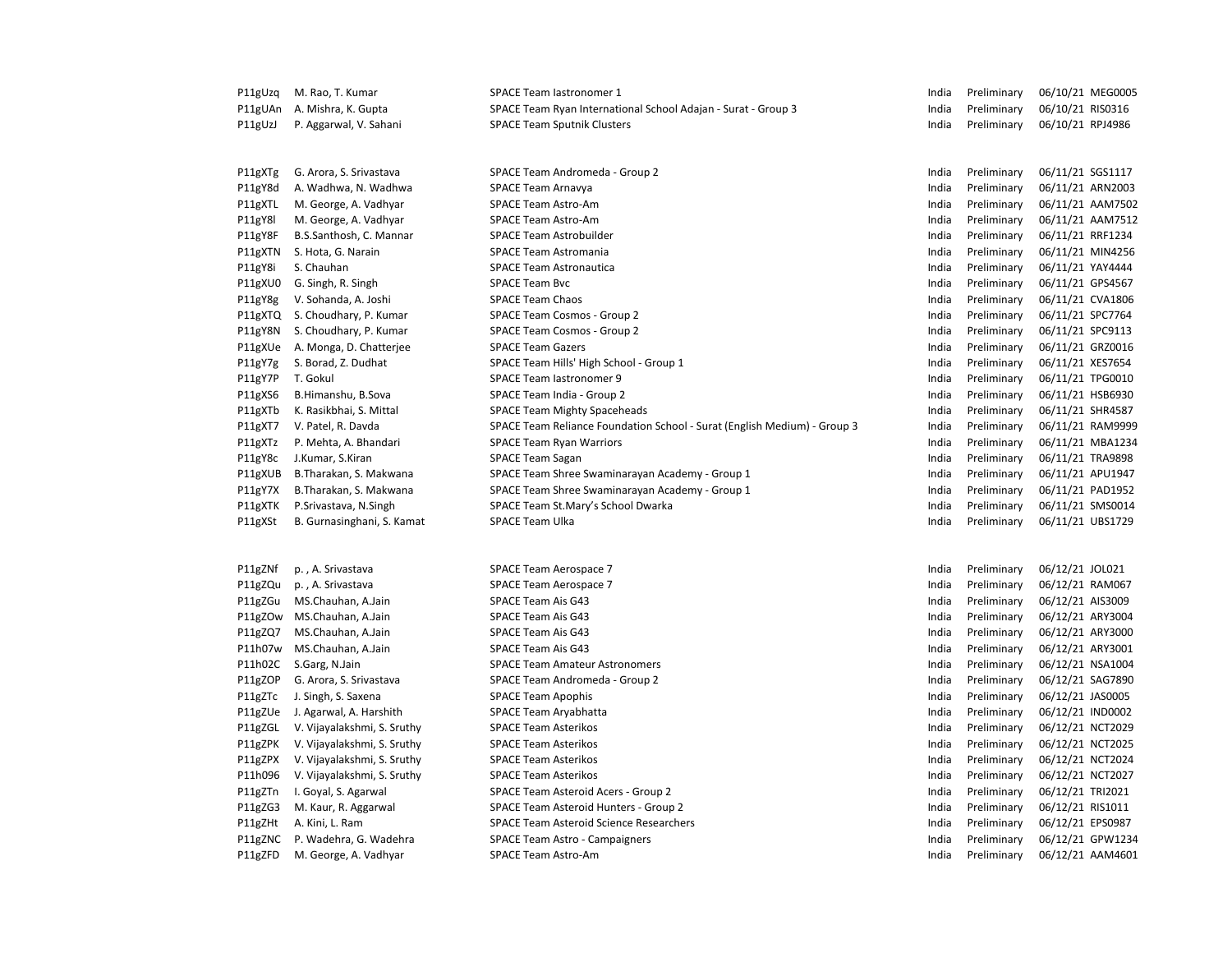| P11gZQJ | M. George, A. Vadhyar        | SPACE Team Astro-Am                                  | India | Preliminary |                  | 06/12/21 AAM4602 |
|---------|------------------------------|------------------------------------------------------|-------|-------------|------------------|------------------|
| P11gZS1 | M. George, A. Vadhyar        | <b>SPACE Team Astro-Am</b>                           | India | Preliminary |                  | 06/12/21 AAM4621 |
| P11gZLm | B.S.Santhosh, C. Mannar      | <b>SPACE Team Astrobuilder</b>                       | India | Preliminary | 06/12/21 XXX1234 |                  |
| P11gZNq | B.S.Santhosh, C. Mannar      | <b>SPACE Team Astrobuilder</b>                       | India | Preliminary |                  | 06/12/21 AAA1234 |
| P11gZmu | Y. Priya, D. Yashwanth       | <b>SPACE Team Astrofinder</b>                        | India | Preliminary |                  | 06/12/21 RAO1234 |
| P11h09t | M. Malik, D. Agrawal         | <b>SPACE Team Astromads</b>                          | India | Preliminary |                  | 06/12/21 AMD0008 |
| P11gZPB | S. Hota, G. Narain           | <b>SPACE Team Astromania</b>                         | India | Preliminary |                  | 06/12/21 GNA0050 |
| P11gZLz | G. Patti, M. Banerjee        | SPACE Team Astro-Miranda                             | India | Preliminary |                  | 06/12/21 MGM123  |
| P11h026 | F. Khan, M. Pichai           | <b>SPACE Team Astrophile</b>                         | India | Preliminary | 06/12/21 AST2862 |                  |
| P11h00v | G. Singh, R. Singh           | <b>SPACE Team Bvc</b>                                | India | Preliminary | 06/12/21 GPS0076 |                  |
| P11gZKV | V. Sohanda, A. Joshi         | <b>SPACE Team Chaos</b>                              | India | Preliminary | 06/12/21 CVA3906 |                  |
| P11gZNA | V. Sohanda, A. Joshi         | <b>SPACE Team Chaos</b>                              | India | Preliminary | 06/12/21 CVA4906 |                  |
| P11gZNR | S. Choudhary, P. Kumar       | SPACE Team Cosmos - Group 2                          | India | Preliminary | 06/12/21 SPC0903 |                  |
| P11gZRs | S. Choudhary, P. Kumar       | SPACE Team Cosmos - Group 2                          | India | Preliminary | 06/12/21 SPC9372 |                  |
| P11gZGt | K. Narwal, A. Agarwal        | <b>SPACE Team Davps 1</b>                            | India | Preliminary |                  | 06/12/21 KHU1234 |
| P11gZHT | V. Ganesh, R. Menon          | <b>SPACE Team Davps 2</b>                            | India | Preliminary | 06/12/21 CBF1024 |                  |
| P11gZKn | V. Ganesh, R. Menon          | <b>SPACE Team Davps 2</b>                            | India | Preliminary |                  | 06/12/21 EMT2118 |
| P11gZml | V. Ganesh, R. Menon          | <b>SPACE Team Davps 2</b>                            | India | Preliminary | 06/12/21 IBS2304 |                  |
| P11gZHv | G.Singh, A.Goel              | <b>SPACE Team Dcm Space Enthusiasts</b>              | India | Preliminary |                  | 06/12/21 DCM5551 |
| P11gZI5 | G.Singh, A.Goel              | <b>SPACE Team Dcm Space Enthusiasts</b>              | India | Preliminary |                  | 06/12/21 SGH9757 |
| P11gZMn | M. Mahapatra, S. Verma       | SPACE Team Delhi Public School Bangalore East Survey | India | Preliminary |                  | 06/12/21 MMD0069 |
| P11gZma | I.Pattnaik, L.Dalal          | SPACE Team Delhi Public School Bharuch - Group 1     | India | Preliminary | 06/12/21 OKL6532 |                  |
| P11gZFs | Y.Manne, A.Pal               | SPACE Team Delhi Public School Nacharam              | India | Preliminary | 06/12/21 UIO1111 |                  |
| P11gZI0 | G. Jain, T. Bhatnagar        | <b>SPACE Team Dynamic Space Hunters</b>              | India | Preliminary | 06/12/21 GAR789  |                  |
| P11gZGy | Akshay, Rahul                | <b>SPACE Team Earthlings</b>                         | India | Preliminary | 06/12/21 AK0014R |                  |
| P11h07V | Akshay, Rahul                | <b>SPACE Team Earthlings</b>                         | India | Preliminary | 06/12/21 AK0077R |                  |
| P11gZHI | B. Singh, S. Ishaan          | <b>SPACE Team Elite Duo</b>                          | India | Preliminary | 06/12/21 SAN2003 |                  |
| P11h09p | B. Singh, S. Ishaan          | <b>SPACE Team Elite Duo</b>                          | India | Preliminary | 06/12/21 SAN2004 |                  |
| P11gZFy | P. Dhabarde, B. Pobbati      | SPACE Team Essar International School - Group 2      | India | Preliminary | 06/12/21 EIS0625 |                  |
| P11gZO2 | P. Dhabarde, B. Pobbati      | SPACE Team Essar International School - Group 2      | India | Preliminary | 06/12/21 NSJ8394 |                  |
| P11gZKZ | S.kejriwal, A.bhattar        | SPACE Team Fountainhead School - Group 2             | India | Preliminary | 06/12/21 SST4444 |                  |
| P11gZOH | S.kejriwal, A.bhattar        | SPACE Team Fountainhead School - Group 2             | India | Preliminary | 06/12/21 SST4444 |                  |
| P11gZJH | A. Monga, D. Chatterjee      | <b>SPACE Team Gazers</b>                             | India | Preliminary | 06/12/21 GRZ0017 |                  |
| P11gZGI | K. Topwal                    | SPACE Team Gd Goenka Bahadurgarh                     | India | Preliminary |                  | 06/12/21 KPM1501 |
| P11gZI6 | T. Kumar                     | SPACE Team Gd Goenka Bahadurgarh                     | India | Preliminary |                  | 06/12/21 QWD2345 |
| P11gZMU | S. Borad, Z. Dudhat          | SPACE Team Hills' High School - Group 1              | India | Preliminary |                  | 06/12/21 NED1989 |
| P11gZK8 | S. Gupta, A. Mantri          | SPACE Team Hills' High School - Group 5              | India | Preliminary | 06/12/21 SHR5510 |                  |
| P11gZng | R.S.dharshan                 | <b>SPACE Team Hunters From Natesan</b>               | India | Preliminary | 06/12/21 SNV0003 |                  |
| P11gZGj | M. Rao, T. Kumar             | SPACE Team lastronomer 1                             | India | Preliminary |                  | 06/12/21 MEG0007 |
| P11gZlo | M. Rao, T. Kumar             | SPACE Team lastronomer 1                             | India | Preliminary |                  | 06/12/21 MEG0008 |
| P11gZGB | R.Bajaj, K. Manasvini        | SPACE Team lastronomer 10                            | India | Preliminary |                  | 06/12/21 WDC4002 |
| P11gZKk | S.Srivastava, N.Salanke      | SPACE Team lastronomer 12                            | India | Preliminary | 06/12/21 KY7890  |                  |
| P11h00x | P.Gurusubramanian, H.Krishna | SPACE Team lastronomer 13                            | India | Preliminary |                  | 06/12/21 MPS0009 |
| P11gZLa | T. Gokul                     | SPACE Team lastronomer 9                             | India | Preliminary | 06/12/21 TPG0011 |                  |
| P11gZI4 | K. Rasikbhai, S. Mittal      | <b>SPACE Team Mighty Spaceheads</b>                  | India | Preliminary |                  | 06/12/21 SHU6248 |
| P11gZLS | K. Rasikbhai, S. Mittal      | <b>SPACE Team Mighty Spaceheads</b>                  | India | Preliminary | 06/12/21 DIV4589 |                  |
| P11gZQ4 | D.Sutaria, S.Gherkar         | SPACE Team MIT Vishwashanti Gurukul - Pune - Group 1 | India | Preliminary |                  | 06/12/21 KLM2387 |
| P11gZSX | D.Sutaria, S.Gherkar         | SPACE Team MIT Vishwashanti Gurukul - Pune - Group 1 | India | Preliminary | 06/12/21 SOL0098 |                  |
| P11gZFS | K.Arora, N.Singhal           | SPACE Team Mris 51 Gurgaon                           | India | Preliminary | 06/12/21 XYZ1234 |                  |
|         |                              |                                                      |       |             |                  |                  |

| India | Preliminary | 06/12/21 | AAM4602        |
|-------|-------------|----------|----------------|
| India | Preliminary | 06/12/21 | AAM4621        |
| India | Preliminary | 06/12/21 | XXX1234        |
| India | Preliminary | 06/12/21 | AAA1234        |
| India | Preliminary | 06/12/21 | RA01234        |
| India | Preliminary | 06/12/21 | AMD0008        |
| India | Preliminary | 06/12/21 | GNA0050        |
| India | Preliminary | 06/12/21 | <b>MGM123</b>  |
| India | Preliminary | 06/12/21 | AST2862        |
| India | Preliminary | 06/12/21 | GPS0076        |
| India | Preliminary | 06/12/21 | CVA3906        |
| India | Preliminary | 06/12/21 | <b>CVA4906</b> |
| India | Preliminary | 06/12/21 | SPC0903        |
| India | Preliminary | 06/12/21 | SPC9372        |
| India | Preliminary | 06/12/21 | <b>KHU1234</b> |
| India | Preliminary | 06/12/21 | CBF1024        |
| India | Preliminary | 06/12/21 | <b>EMT2118</b> |
| India | Preliminary | 06/12/21 | <b>IBS2304</b> |
| India | Preliminary | 06/12/21 | <b>DCM5551</b> |
| India | Preliminary | 06/12/21 | SGH9757        |
| India | Preliminary | 06/12/21 | MMD0069        |
| India | Preliminary | 06/12/21 | <b>OKL6532</b> |
| India | Preliminary | 06/12/21 | UI01111        |
| India | Preliminary | 06/12/21 | <b>GAR789</b>  |
| India | Preliminary | 06/12/21 | AK0014R        |
| India | Preliminary | 06/12/21 | AK0077R        |
| India | Preliminary | 06/12/21 | SAN2003        |
| India | Preliminary | 06/12/21 | SAN2004        |
| India | Preliminary | 06/12/21 | EIS0625        |
| India | Preliminary | 06/12/21 | <b>NSJ8394</b> |
| India | Preliminary | 06/12/21 | SST4444        |
| India | Preliminary | 06/12/21 | SST4444        |
| India | Preliminary | 06/12/21 | GRZ0017        |
| India | Preliminary | 06/12/21 | KPM1501        |
| India | Preliminary | 06/12/21 | QWD2345        |
| India | Preliminary | 06/12/21 | <b>NED1989</b> |
| India | Preliminary | 06/12/21 | SHR5510        |
| India | Preliminary | 06/12/21 | SNV0003        |
| India | Preliminary | 06/12/21 | <b>MEG0007</b> |
| India | Preliminary | 06/12/21 | <b>MEG0008</b> |
| India | Preliminary | 06/12/21 | WDC4002        |
| India | Preliminary | 06/12/21 | KY7890         |
| India | Preliminary | 06/12/21 | MPS0009        |
| India | Preliminary | 06/12/21 | TPG0011        |
| India | Preliminary | 06/12/21 | SHU6248        |
| India | Preliminary | 06/12/21 | <b>DIV4589</b> |
| India | Preliminary | 06/12/21 | <b>KLM2387</b> |
| India | Preliminary | 06/12/21 | SOL0098        |
| India | Preliminary | 06/12/21 | XYZ1234        |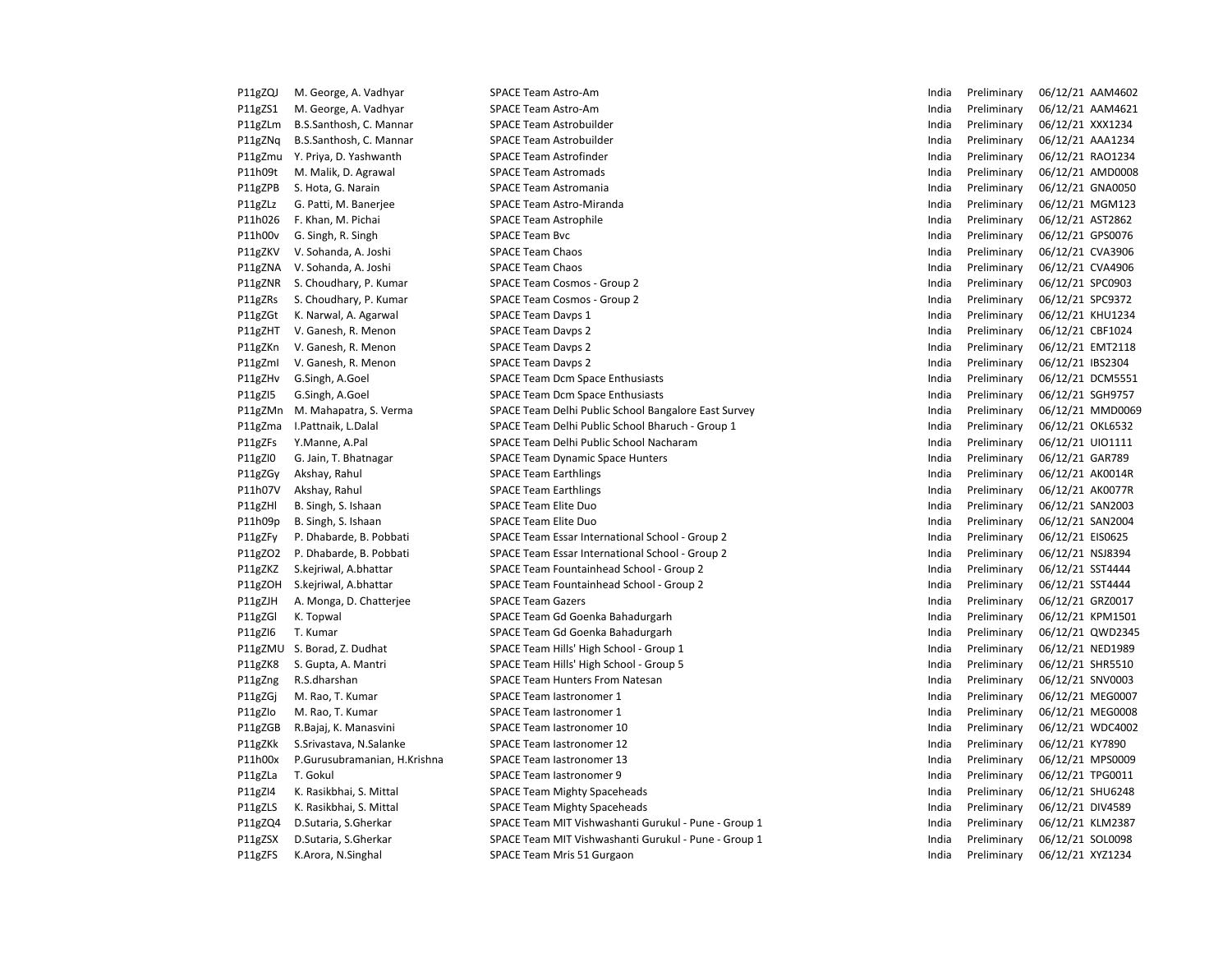| P11gZnv | N.Singhal, K.Arora                | SPACE Team Mris 51 Gurgaon                                               | India | Preliminary | 06/12/21 MRI1234 |
|---------|-----------------------------------|--------------------------------------------------------------------------|-------|-------------|------------------|
| P11gZlb | B.Nallapuneni, B.Chaganty         | <b>SPACE Team Novus</b>                                                  | India | Preliminary | 06/12/21 BAL2801 |
| P11h065 | A. VS, A. Antony                  | <b>SPACE Team Orion</b>                                                  | India | Preliminary | 06/12/21 SUN3210 |
| P11gZPA | D. Kumar, A. Kumar                | <b>SPACE Team Orion Geeks</b>                                            | India | Preliminary | 06/12/21 OGS5900 |
| P11h06o | D. Kumar, A. Kumar                | <b>SPACE Team Orion Geeks</b>                                            | India | Preliminary | 06/12/21 OGS7700 |
| P11gZUp | M. Patel, H. Patel                | SPACE Team Radiant English Academy (P. P. Savani) - Group 4              | India | Preliminary | 06/12/21 JKL1234 |
| P11gZG4 | P. Patel, S. Shah                 | SPACE Team Reliance Foundation School - Surat (English Medium) - Group 1 | India | Preliminary | 06/12/21 SSP0219 |
| P11gZWJ | V. Patel, R. Davda                | SPACE Team Reliance Foundation School - Surat (English Medium) - Group 3 | India | Preliminary | 06/12/21 KIT0018 |
| P11gZMA | J. Shah, R. Malpani               | SPACE Team Reliance Foundation School - Surat (English Medium) - Group 4 | India | Preliminary | 06/12/21 SUN2008 |
| P11gZRE | J. Shah, R. Malpani               | SPACE Team Reliance Foundation School - Surat (English Medium) - Group 4 | India | Preliminary | 06/12/21 ADS3807 |
| P11h03m | J. Shah, R. Malpani               | SPACE Team Reliance Foundation School - Surat (English Medium) - Group 4 | India | Preliminary | 06/12/21 MBA1234 |
| P11gZGO | A. Mishra, K. Gupta               | SPACE Team Ryan International School Adajan - Surat - Group 3            | India | Preliminary | 06/12/21 RIS0319 |
| P11gZHR | A. Mishra, K. Gupta               | SPACE Team Ryan International School Adajan - Surat - Group 3            | India | Preliminary | 06/12/21 RIS0331 |
| P11gZPU | A. Mishra, K. Gupta               | SPACE Team Ryan International School Adajan - Surat - Group 3            | India | Preliminary | 06/12/21 RIS0321 |
| P11gZGK | P. Mehta, A. Bhandari             | <b>SPACE Team Ryan Warriors</b>                                          | India | Preliminary | 06/12/21 OPM1234 |
| P11gZOg | P. Mehta, A. Bhandari             | <b>SPACE Team Ryan Warriors</b>                                          | India | Preliminary | 06/12/21 WIT2006 |
| P11h08u | Adeeva, S. Nair                   | SPACE Team Sa13                                                          | India | Preliminary | 06/12/21 SHA0023 |
| P11h090 | J.Kumar, S.Kiran                  | <b>SPACE Team Sagan</b>                                                  | India | Preliminary | 06/12/21 SMY2121 |
| P11gZM1 | P.Arora, U.Khakhalary             | <b>SPACE Team Sagittarius A</b>                                          | India | Preliminary | 06/12/21 SAG0026 |
| P11gZKc | R. Kondepudi, K. Gopalakrishnan   | <b>SPACE Team Seekers</b>                                                | India | Preliminary | 06/12/21 HIT1008 |
| P11gZSO | R. Kondepudi, K. Gopalakrishnan   | <b>SPACE Team Seekers</b>                                                | India | Preliminary | 06/12/21 HIT1006 |
| P11gZHf | T.Ghosh, S.Sharma                 | SPACE Team Shanti Asiatic School - Surat - Group 2                       | India | Preliminary | 06/12/21 SUV1405 |
| P11gZGn | B.Tharakan, S. Makwana            | SPACE Team Shree Swaminarayan Academy - Group 1                          | India | Preliminary | 06/12/21 APU1947 |
| P11gZla | B.Tharakan, S. Makwana            | SPACE Team Shree Swaminarayan Academy - Group 1                          | India | Preliminary | 06/12/21 BRI2008 |
| P11gZM5 | B.Tharakan, S. Makwana            | SPACE Team Shree Swaminarayan Academy - Group 1                          | India | Preliminary | 06/12/21 LXM1955 |
| P11gZlg | V. Joshi, P. Gupta                | SPACE Team Shree Swaminarayan Academy - Group 2                          | India | Preliminary | 06/12/21 AVG5680 |
| P11gZM3 | K. Arora, D. Thakkar              | <b>SPACE Team Skyfall Hunters</b>                                        | India | Preliminary | 06/12/21 DEV1014 |
| P11h08n | K. Arora, D. Thakkar              | <b>SPACE Team Skyfall Hunters</b>                                        | India | Preliminary | 06/12/21 DEV1012 |
| P11gZKL | R.Amrutha, M.Vinita               | SPACE Team Space Jam                                                     | India | Preliminary | 06/12/21 NSV0470 |
| P11gZTw | R.Amrutha, M.Vinita               | SPACE Team Space Jam                                                     | India | Preliminary | 06/12/21 OKS7890 |
| P11gZHc | P.Jagruti, S.Shreya               | SPACE Team Spacewalkers - Group 1                                        | India | Preliminary | 06/12/21 TSW0036 |
| P11gZI8 | P.Jagruti, S.Shreya               | SPACE Team Spacewalkers - Group 1                                        | India | Preliminary | 06/12/21 TSW0027 |
| P11gZme | P.Jagruti, S.Shreya               | SPACE Team Spacewalkers - Group 1                                        | India | Preliminary | 06/12/21 TSW0032 |
| P11h07K | P.Jagruti, S.Shreya               | SPACE Team Spacewalkers - Group 1                                        | India | Preliminary | 06/12/21 TSW0041 |
| P11gZPH | R. Maru, V. Pandya                | SPACE Team Spacewalkers - Group 2                                        | India | Preliminary | 06/12/21 RVA2106 |
| P11h06d | R. Maru, V. Pandya                | SPACE Team Spacewalkers - Group 2                                        | India | Preliminary | 06/12/21 RVA2104 |
| P11gZGk | P. Aggarwal, V. Sahani            | <b>SPACE Team Sputnik Clusters</b>                                       | India | Preliminary | 06/12/21 RWD4576 |
| P11gZNP | P. Aggarwal, V. Sahani            | <b>SPACE Team Sputnik Clusters</b>                                       | India | Preliminary | 06/12/21 SWR3789 |
| P11gZnz | P. Aggarwal, V. Sahani            | <b>SPACE Team Sputnik Clusters</b>                                       | India | Preliminary | 06/12/21 PSQ4792 |
| P11gZQX | P. V, D. M                        | SPACE Team Stargazers - Group 1                                          | India | Preliminary | 06/12/21 DP9303R |
| P11gZNk | K.B. Vijayaraghavan, S. Mahadevan | <b>SPACE Team Stellaria</b>                                              | India | Preliminary | 06/12/21 STL0009 |
| P11gZTo | K.B. Vijayaraghavan, S. Mahadevan | <b>SPACE Team Stellaria</b>                                              | India | Preliminary | 06/12/21 STL0010 |
| P11h01d | P. Sneha, S. Saraswathi           | <b>SPACE Team Sun</b>                                                    | India | Preliminary | 06/12/21 LOV3299 |
| P11gZQq | V. Javin, B. Aakash               | <b>SPACE Team Supernova Stars</b>                                        | India | Preliminary | 06/12/21 TAJ0908 |
| P11gZRM | V. Javin, B. Aakash               | <b>SPACE Team Supernova Stars</b>                                        | India | Preliminary | 06/12/21 TJA0706 |
| P11gZKw | A. Chawla, D. Tiwari              | <b>SPACE Team The Galactic Cadets</b>                                    | India | Preliminary | 06/12/21 TGC7777 |
| P11gZKv | S. James, M. Saravanan            | <b>SPACE Team The Orb Seekers</b>                                        | India | Preliminary | 06/12/21 SAM0006 |
| P11h0c3 | A. Chaurasiya, A. Dubey           | SPACE Team Titans - Group 2                                              | India | Preliminary | 06/12/21 NIC1234 |
| P11gZNL | T. Baranidharan, K. Sivakumar     | <b>SPACE Team Twinkling Stars</b>                                        | India | Preliminary | 06/12/21 BMG0430 |
|         |                                   |                                                                          |       |             |                  |